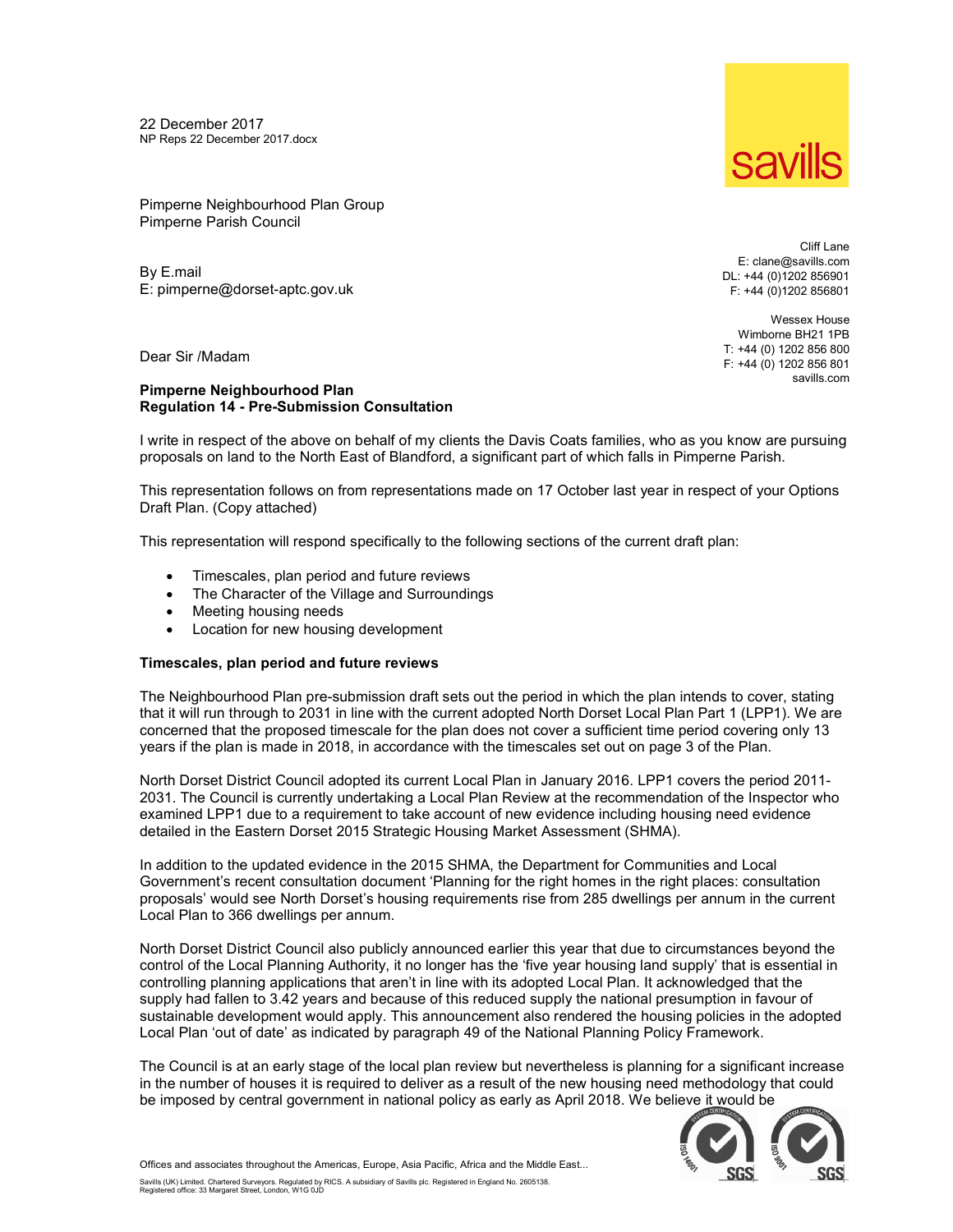

inappropriate for the Neighbourhood Plan to proceed to submission based on housing figures that are in an out of date local plan and are likely to have increased significantly by the time the neighbourhood plan has been submitted for examination. For these reasons, we are of the view that proceeding to submission with the Neighbourhood Plan as currently drafted, in the timescales proposed, could lead to significant problems in its examination process. It would be wiser to defer submission until the details of the new housing need methodology, due to be imposed by central government next year, are known and the implications of any increased housing requirement in North Dorset can be fully considered by the Neighbourhood Plan Group.

The Local Plan Review is looking at a new plan period running from 2013-2033 but in reality this is likely to be extended during the review period to 2036 to take account of the fact it is unlikely to be adopted before 2021 and the plan should cover a 15-year time horizon. It is suggested that the Neighbourhood Plan takes this opportunity to consider aligning with the plan period of North Dorset's Local Plan Review to at least 2033.

The continued progress of the Neighbourhood Plan in advance of taking account of new housing evidence due to be considered by North Dorset District Council in its Local Plan Review would be premature and could result in a Neighbourhood Plan under examination that is based upon an out of date Local Plan and out of date housing figures, which is not good planning.

# The Character of the Village and Surroundings

The Davis Coats families strongly object to Policy LC g): Landscape Character. This policy seeks to ensure development does not:

reduce the open nature of the gap between Blandford Forum and the village of Pimperne, as indicated on Map 2, and the distinctive character of Letton Park within this gap.

Firstly, the need for a gap policy at all is questioned, when the current distance between Pimperne with the tight settlement boundary the Neighbourhood Plan promotes and the edge of Blandford Forum is so great. If a gap policy is to be considered its southern boundary should not extend to the Parish boundary taking in Davis Coats land and the built development of Letton Park. Including the Davis Coats land is a step too far, bearing in mind it is screened from Pimperne by Letton Park and existing dwellings fronting the A354. Including the built development of Letton Park in a gap policy is an absolute nonsense. If there has to be a gap policy, the southern boundary should be the northern boundary of Letton Park.

As to the gap policy protecting the character of Letton Park, there are other planning tools that can achieve this, for example if the Davies Coates land was allocated for housing development, a Neighbourhood / Local Plan policy could set criteria for the development and planning conditions could back up delivery.

### Meeting Housing Needs

The Neighbourhood Plan sets out on page 16 that 'the estimated housing need for Pimperne based on a 'prorata' proportion of the rural areas target in North Dorset Local Plan would be 39 dwellings for the period 2015- 2031' It is not clear from the Neighbourhood Plan whether the methodology of proportioning out on a pro-rata basis to the villages, the countryside target of 825 dwellings has been agreed. We do not consider the approach to dividing the local plan figure out on a pro-rata basis to be a sound approach to distributing development in the countryside.

The settlements in North Dorset beyond the four main market towns have a high degree of variation in their sustainability and therefore their ability to accommodate new development. Pimperne is one of the more sustainable and larger villages in North Dorset and therefore it is reasonable to expect that it would need to take a higher proportion of the countryside requirement. Significantly, land in Pimperne borders Blandford Town Council's area, which is heavily constrained in meeting its own needs for additional housing and employment land.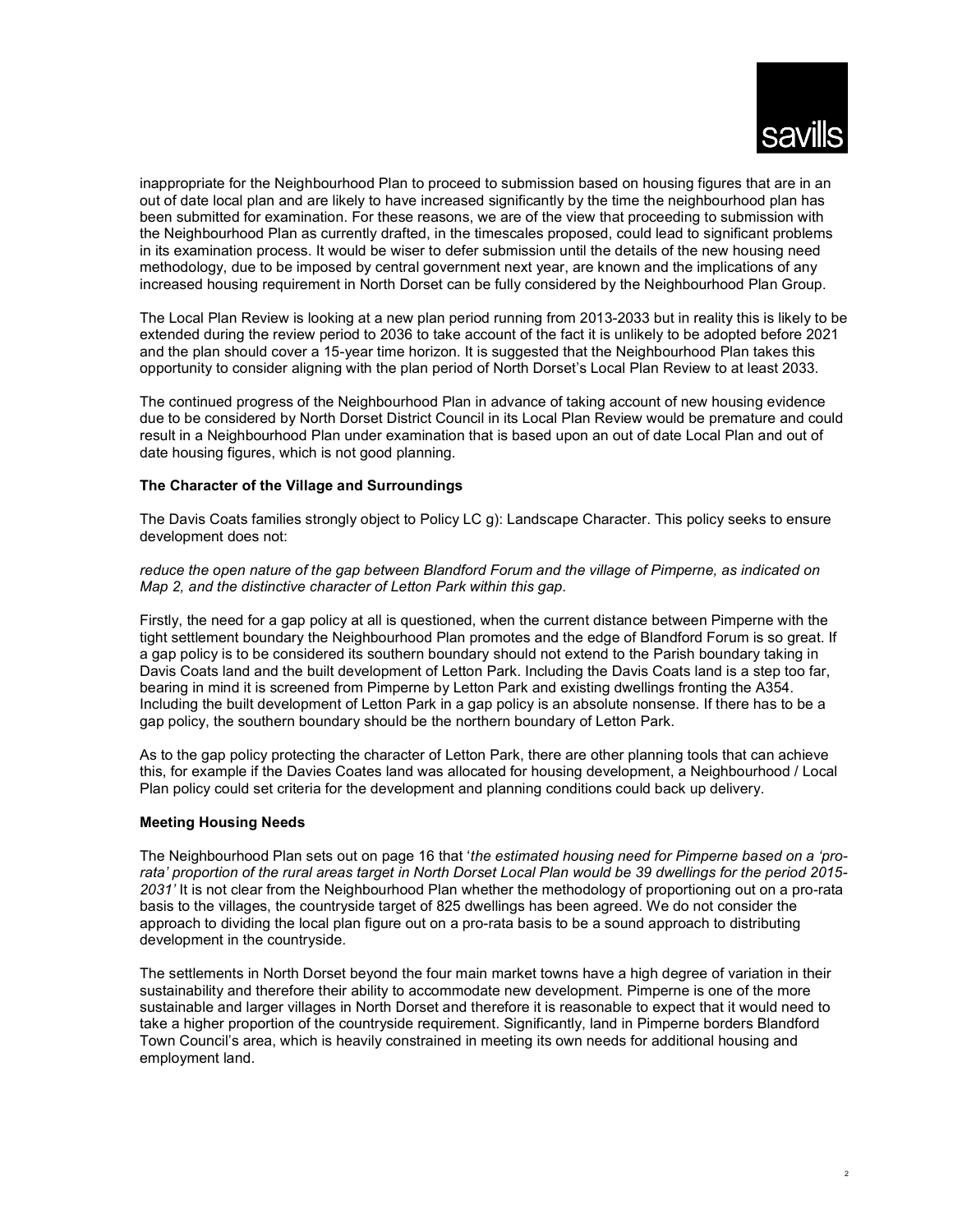

The Local Plan Review and future housing requirement context explained above will see a marked increase in the number of houses required across the District. This will also translate not only into a higher requirement in the four main market towns and will inevitably lead to a change in the spatial distribution of development at a strategic level outside of those towns. In any case, the number of homes required in Pimperne is expected to increase and therefore the Neighbourhood Plan should look to increase its housing needs in line with projected increases and allocate more sites to ensure that it can meet these needs.

Councils have a duty to cooperate in plan-making and Pimperne Neighbourhood Plan Group should not be planning solely for Pimperne's needs. The Group must co-operate with Blandford Town Council and North Dorset District Council and help in meeting the housing needs of Blandford, and the District as a whole in terms of overall housing numbers, so North Dorset can once again have an adequate housing supply in accordance with Government requirements.

The Neighbourhood Plan states in respect of Affordable Housing that 'Although in the Local Plan affordable housing can be built as exception sites outside the settlement boundary, it is anticipated that this should not be necessary as the need for such homes should be met on the development sites included in this Plan.'

The principle of affordable housing exception sites is grounded in national policy in the NPPF as well as local policy. Therefore if it can be demonstrated that there is a local need for affordable housing and this can be delivered on a rural exceptions site the Neighbourhood Plan should not seek to preclude such delivery. It is noted that this statement is not translated into the housing needs policy MHN and therefore it is questionable whether it is even needed at all, particularly given the precedence the rural exception policy in the NPPF would have over the Neighbourhood Plan.

Additionally, if Pimperne is to assist in providing housing land to meet Blandford and the District's needs any land that comes forward will provide both market housing and affordable housing in accordance with Local Plan policy. Whilst these affordable dwellings may not go towards meeting needs emanating directly from Pimperne, they will go a long way to helping meet the housing needs of the people of Blandford and potentially elsewhere in North Dorset.

We object to the Neighbourhood Plan's approach to the preclusion of any housing development to the eastern side of the A354 on page 28.

The land to the east has been excluded based on potential landscape impact on the AONB and the rural character it affords to the village. There is however already a degree of presence of built form to the east of the A354, which is historic and dates back more than 150 years. Additionally, the A354 runs past Letton Park in the southern part of the Parish. This reference to no development to the east of the A354 potentially excludes the possibility of the development of my clients land east of the A354 and immediately to the south of Letton Park. This land is not in the AONB and could make a valuable contribution to meeting the housing needs of Blandford and the District as a whole.

Given the fact that land to the south of Letton Park is separated from the village by Letton Park itself, impacts on the village itself would be minute. Additionally, there would be little impact on the nearby AONB, as development would be behind existing residential development on the A354 and there is already development the west of the A354 in the form of allotments and other residential development. Any development would buffered to AONB in the east. Therefore, the visual impact on the AONB landscape would be extremely limited. We are of the opinion that development to the east of the A354 and south of Letton Park could be designed in a sensitive manner to reflect both the local distinctiveness of Pimperne and the existing housing on large plots in Letton Park, with minimal intrusion to the quality of the AONB landscape. We suggest that additional opportunities on the eastern side of the A354 should be considered to meet not only the likely increase in the housing needs of the Parish, but also the needs of Blandford and North Dorset as a whole. The Neighbourhood Plan presents the ideal opportunity to allocate this additional land and potentially set design criteria so development assimilates with the neighbouring Letton Park and the nearby AONB .